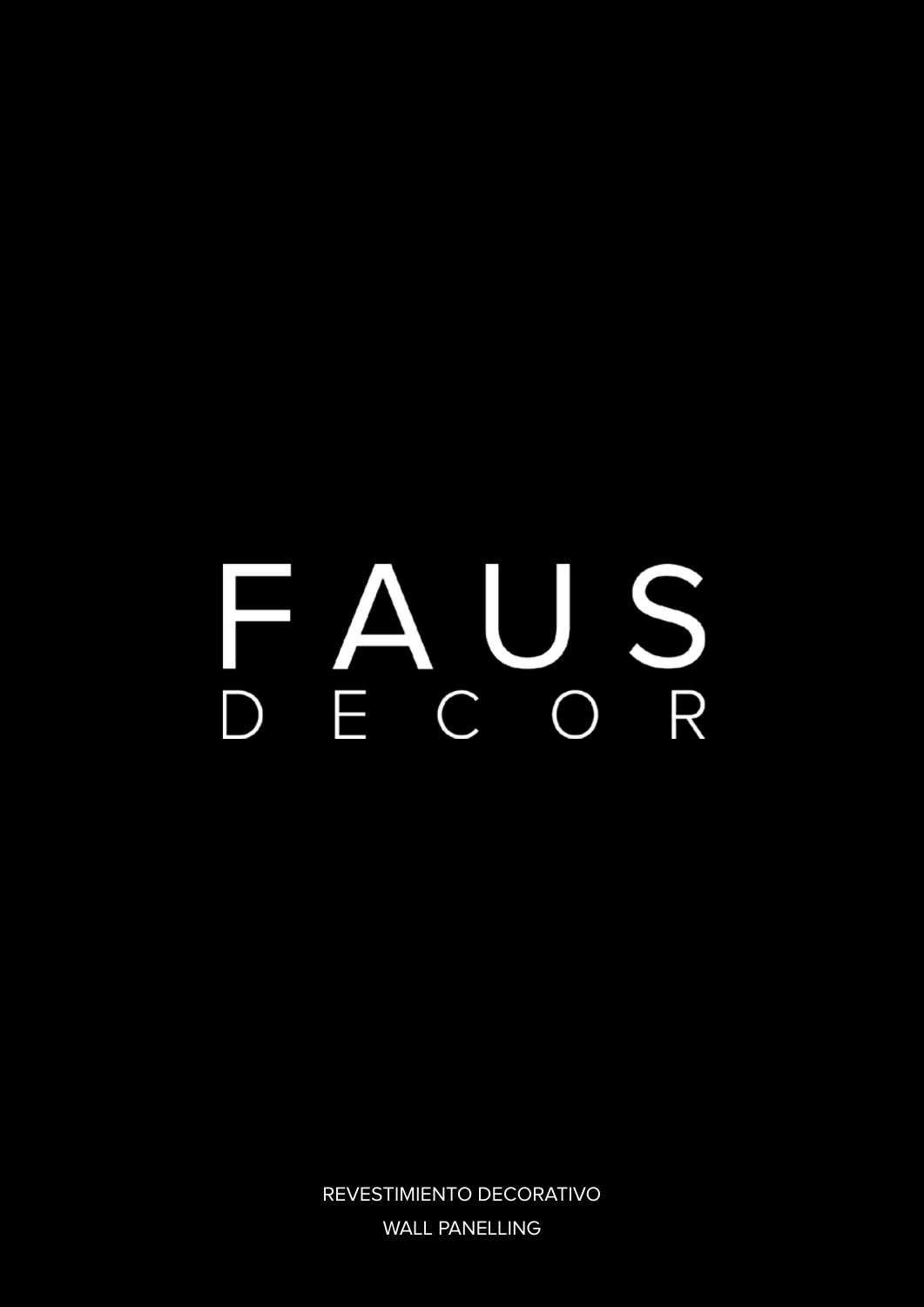# **EREVESTIMIENTO DECORATIVO / DECORATIVE WALL PANELLING**

### La solución perfecta para revestir tu hogar.

Un producto pensado hasta el mínimo detalle para que pueda abarcar su proyecto con la mayor rapidez y facilidad, con versatilidad y calidad.

Nuestra nueva gama de revestimientos permite cubrir una pared completa, además del propio techo, para ello ofrece dos colecciones únicas que aportan una gran variedad de colores, diseños y texturas.

### The perfect solution to add that extra decorative touch to your home

We have paid attention to the smallest details, to facilitate each project allowing greater speed, versatility, and quality.

**WALL TEC DUO - 2600 x 132 x 19 mm** Tablero MDF / MDF Board

Our new range of wall panels allows you to cover an entire wall, and/or ceiling. We offer two unique collections providing a wide variety of colours, designs, and textures.





CRUDO **S184015**



ROBLE ORBE / ORBE OAK **S183315**



ROBLE PARDO / PARDO OAK **S183308**



ROBLE LIZA / LIZA OAK **S183322**



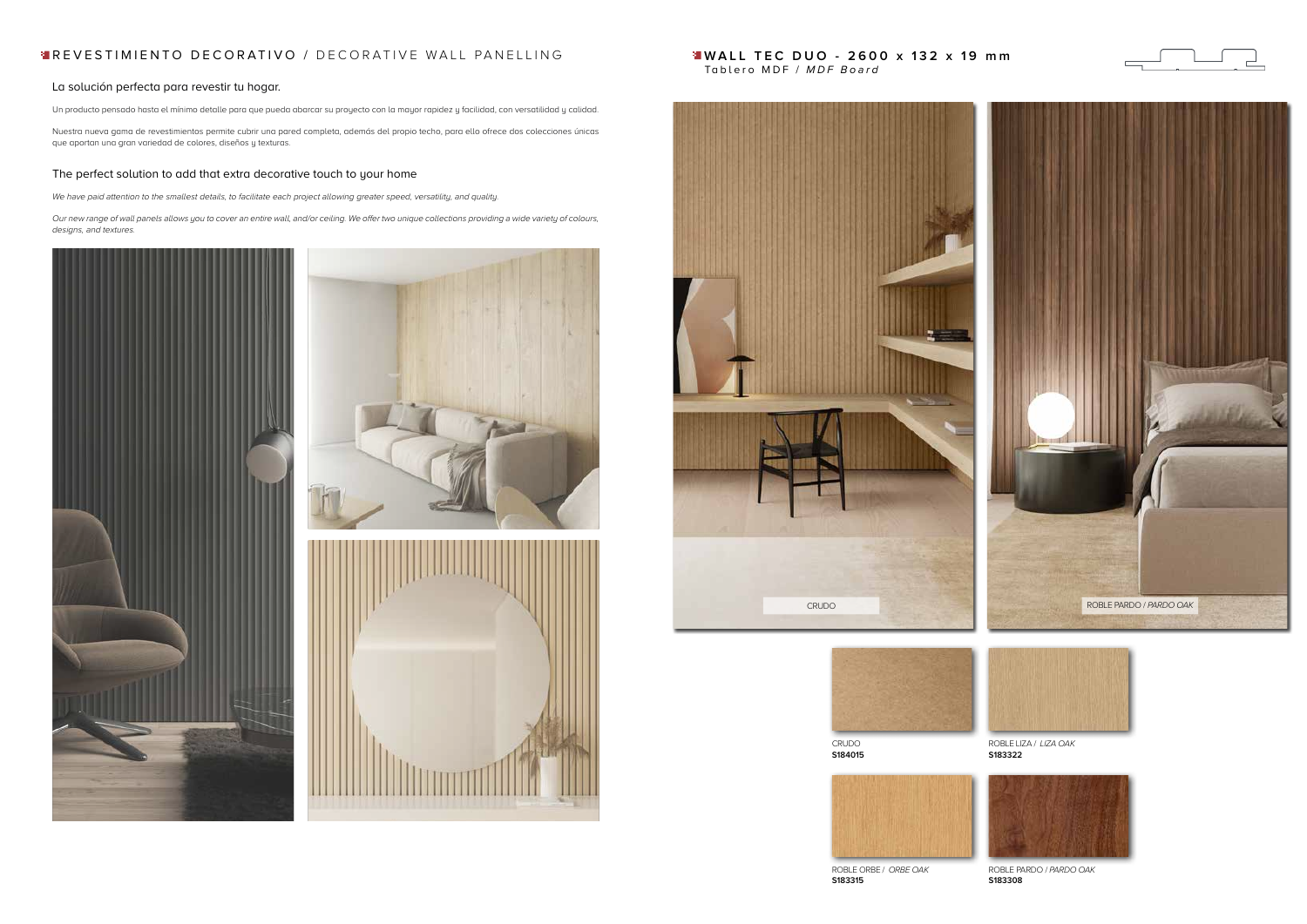CRUDO **S184008**



ROBLE ORBE / ORBE OAK **S183285**

ROBLE PARDO / PARDO OAK **S183278**



**ANTRACITA S183339**



ROBLE LIZA / LIZA OAK **S183292**





CRUDO **S184022**





# **WALL TEC PENTA** - 2600 x 167 x 12 mm **Matter Strategier Collect Collect A** and the set of the set of the set of the set of the set of the set of the set of the set of the set of the set of the set of the set of the set of



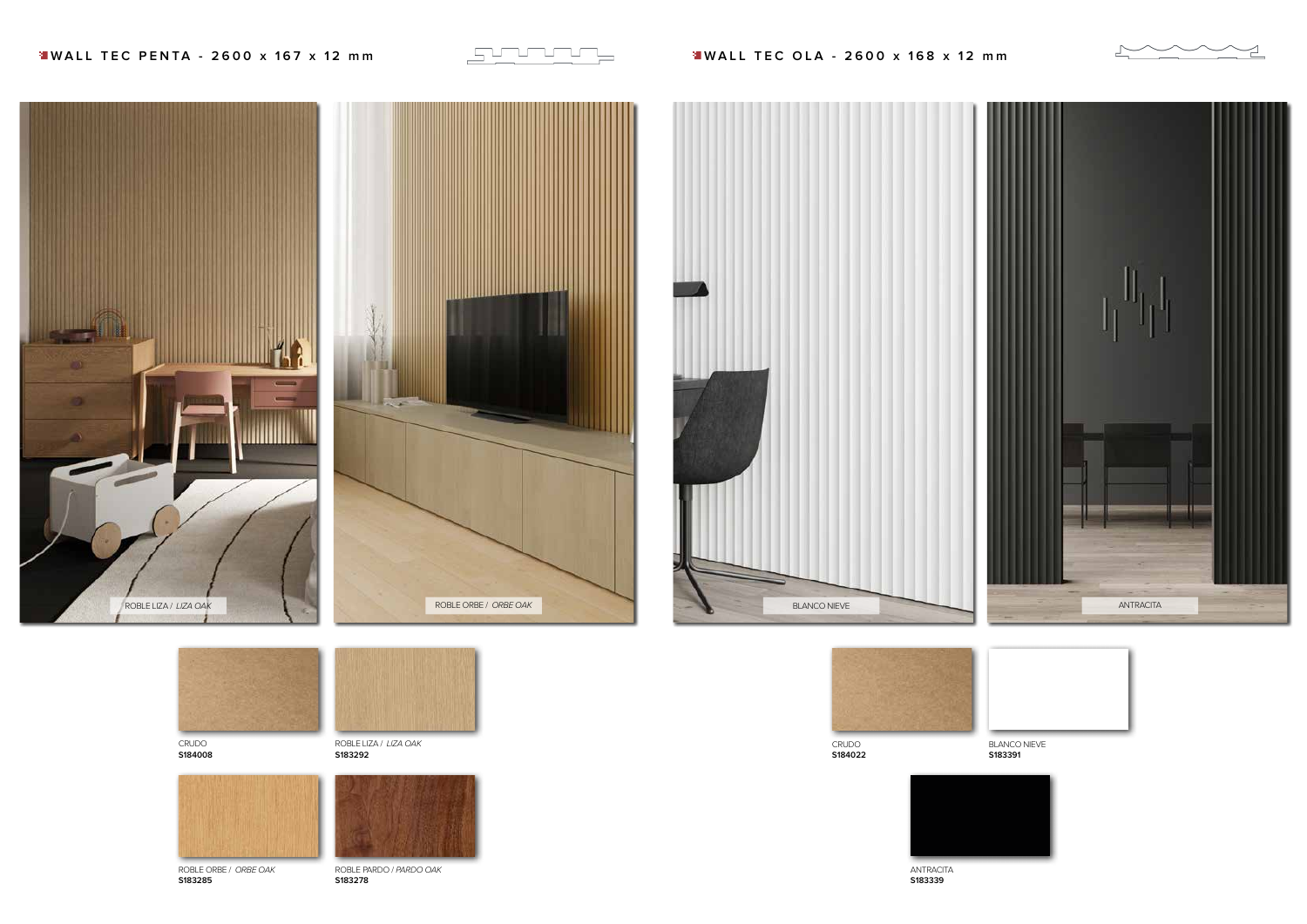BLANCO NIEVE **S183407**



**S183599**



ROBLE TEVA / TEVA OAK **S183452**



ROBLE PURO / PURO OAK **S183414**

PINO BIRKI / BIRKI PINE **S183483**

ROBLE TIMBER / TIMBER OAK **S183476**









OLMO SUKIL / SUKIL ELM **S183445**

**Extending the COVER 214 - 2700 x 214 x 8 mm** Tablero HIDRÓFUGO / HYDRO-RESISTANT Board



PINO NIEVE / NIEVE PINE **S183421**





BLANCO 48093 **S183469**



ROBLE IRATI / IRATI OAK **S183438**



كا